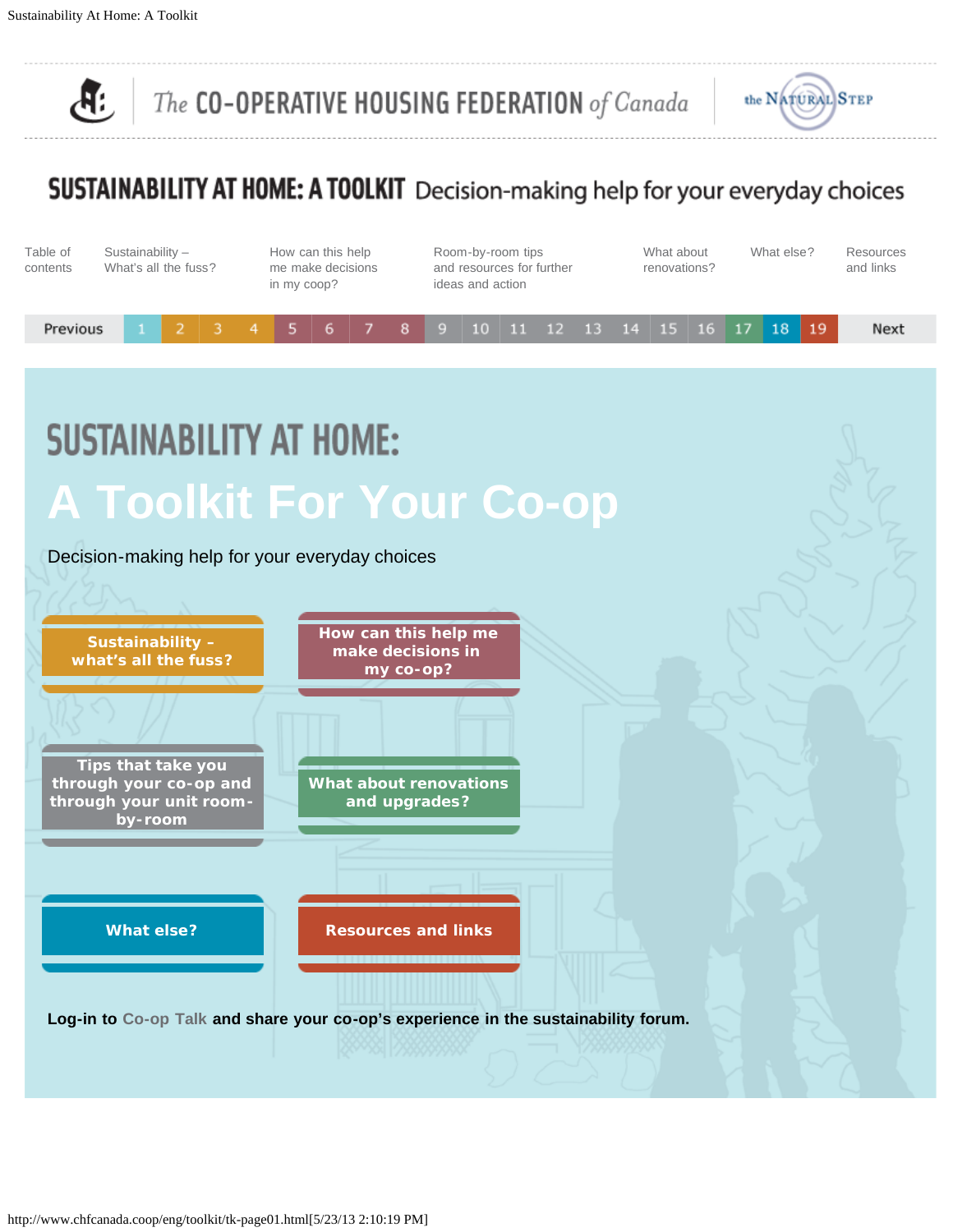<span id="page-1-0"></span>



## SUSTAINABILITY AT HOME: A TOOLKIT Decision-making help for your everyday choices



## **Sustainable living, the co-operative way**

#### **Co-ops have green roots**

Because co-ops provide affordable homes and members work together to keep it affordable, you live in a co-op, you have already taken a step closer to a sustainable lifestyle and take a load off the planet. And because your co-op and co-op members do use water, energy, building materials, food, transportation and many other things that depend on natural or human-made resources.This means you have a powerful opportunity to make change by altering decisions you make in your everyday activity.

#### **You can help change the headlines about climate change**

By making small informed and simple changes, we can all do more to lessen our impact. For example, when you need to paint a room, choose non-toxic and eco-certified materials. By maybe spending a little more, you get rid of potential health risks, you support an emerging industry that values social and ecological factors not just economic ones and you lower the costs to the environment and future generations. And there are other changes that will help you save money too. Right now – today – your co-op and co-op members can make choices that will help your co-op become more sustainable. And your choices can help change the headlines and stories you read and hear about every day: about climate change, concerns around water supply, even rising rates of homelessness in our cities.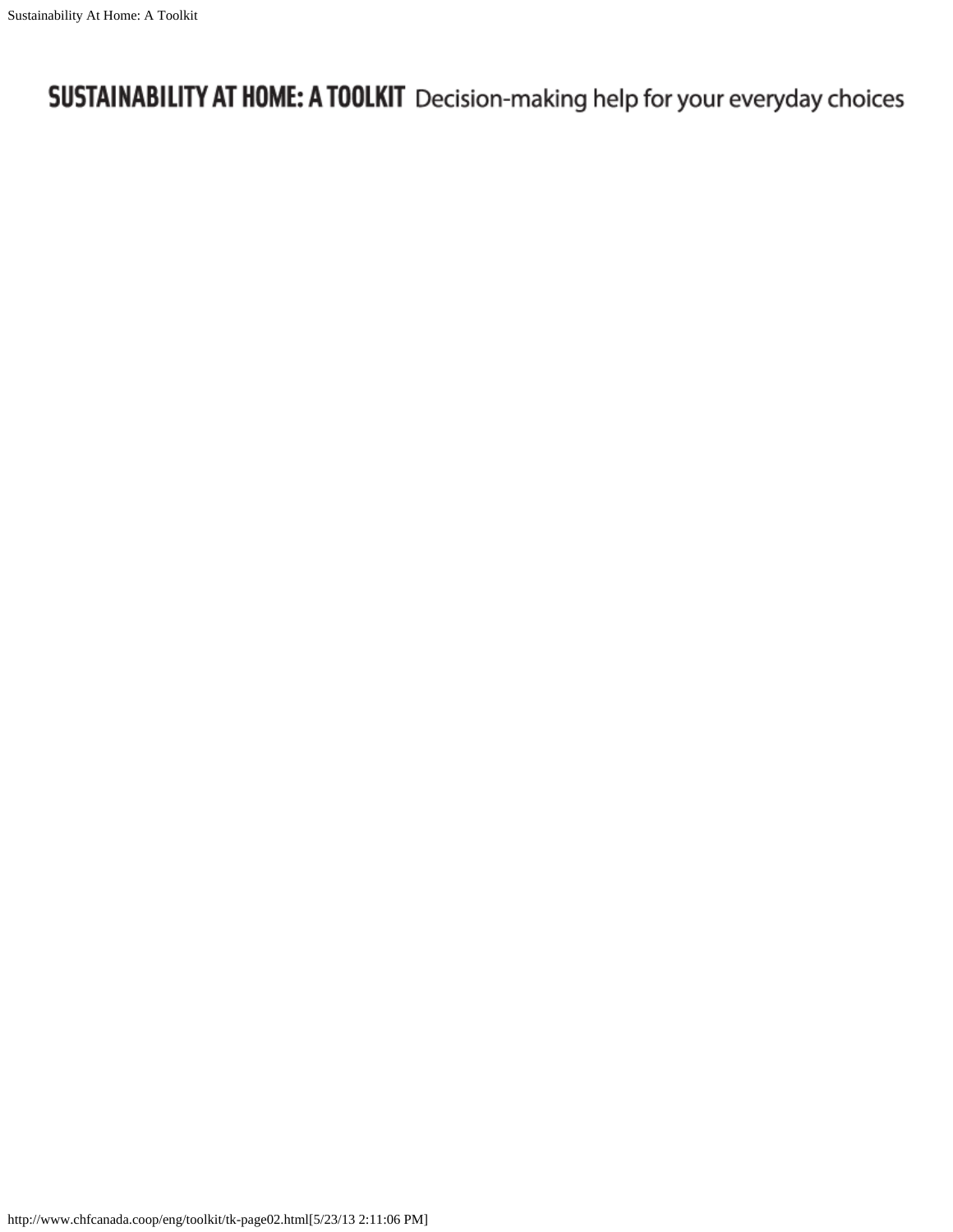

## **SUSTAINABILITY AT HOME: A TOOLKIT** Decision-making help for your everyday choices



## **Why should I care about sustainability?**

#### **Here are some benefits to making your co-op more sustainable:**

- Save money over the short-and long-term by making your co-op more energy-efficient
- Increase the value of your co-op, which in turn improves your ability to obtain financing when you need it, and to maintain your co-op well into the future
- Help make co-operative living a leader in sustainable living
- Become more comfortable in your co-op as you create a healthier, more energy efficient space
- Contribute to the preservation of natural landscapes and natural resources by minimizing your impact on them
- Help reduce the effects of climate change

You hear the word "sustainability" thrown around all the time and it seems to be related to a number of different topics. Sustainability is "meeting the needs of the present generations without compromising the ability of future generations to meet their needs."\*\* While the word "sustainability" is associated with a variety of topics, they are in fact, all part of the same story, much of which is about supply and demand.

#### **We have increasing:**

• Water consumption • Population growth • Demand for housing

#### **And decreasing:**

• Available freshwater • Air quality • Affordable housing

Growth in population and human industry increases demand on natural resources and the services that natural systems provide us (such as water filtration, flood control, climate regulation and soil stabilization). Our industrial system as it currently operates is leading to less pure water, farmland, air forests and natural

#### **If we draw the current situation, it looks like a funnel**



We need to look at the demands we make on nature and natural systems and ensure that people's needs – both this generation and future ones - can still be met. Thinking about the long term means we have to consider how our actions affect not just ourselves, but our co-op, our children and grandchildren, our neighbours, our economy and our environment.

But it doesn't have to be difficult. With a thoughtful approach to how and why we make our household decisions we can do it. If we look at how our co-op's household decisions can promote sustainability, we need to first look at the big picture.

To be sustainable, we have to make sure that future generations can meet their needs. A group of international scientists have come up with four root causes of how we (humans) are working against the earth's ability to sustain human society and the ability of future generations to meet their needs. By thinking about these four root causes of "un-sustainability" we can make strategic decisions toward sustainability – decisions that enrich our quality of life, reduce financial risk and support smart changes.

#### **Imagine what will happen if these two trends converge**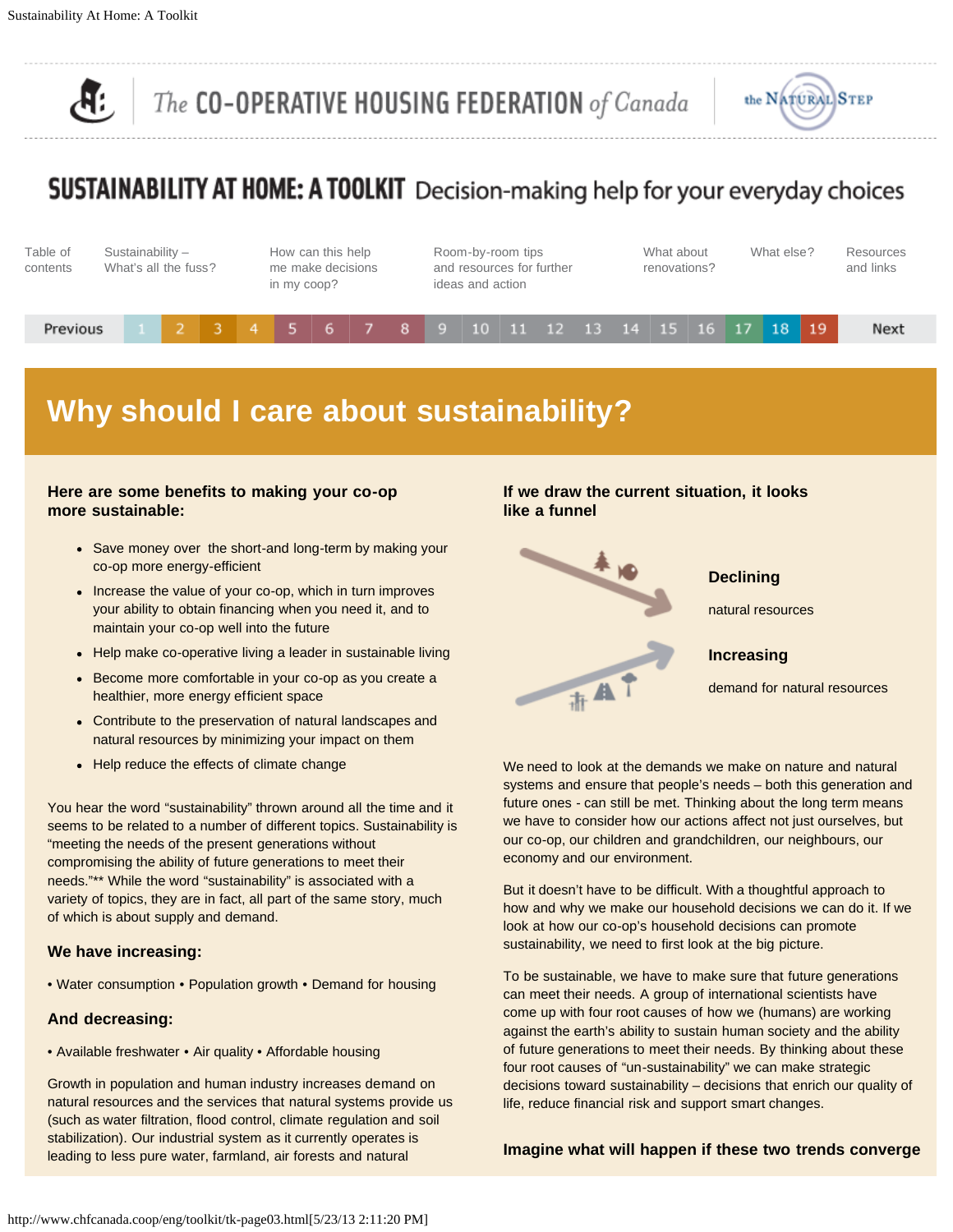#### diversity.

\*\* World Commission on Environment and Development, 1987

So, we need to look at the demands we make on nature and natural systems and ensure that people's needs – both this generation and future ones - can still be met. Thinking about the long term means we have to consider how our actions affect not just ourselves, but our co-op, our children and grandchildren, our neighbours, our economy and our environment.

But it doesn't have to be diffi cult. We can start this process right here at home with a thoughtful approach to how and why we make our household decisions. To look at how our co-op's household decisions can promote sustainability, fi rst we have to take a look at the big picture.

If we want to be sustainable, we have to ensure that future generations can meet their needs. A group of international scientists have determined the four root causes of how we negatively impact the earth's ability to sustain human society and the ability of future generations to meet their needs. Hundreds of leading corporations and organizations around the world are using these same four root causes of "unsustainability" to help them make strategic decisions toward sustainability – decisions that enrich our quality of life, reduce fi nancial risk and support smart changes.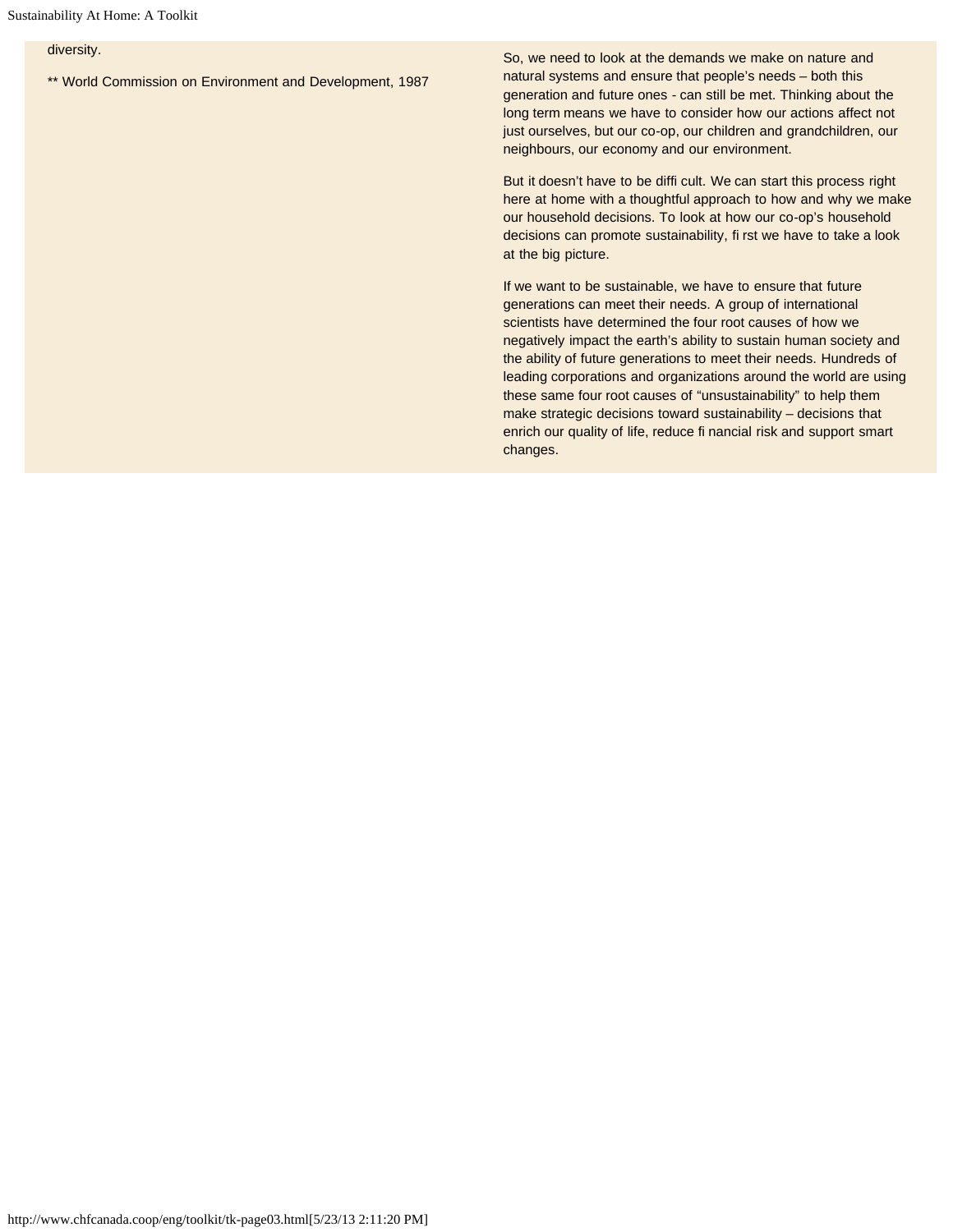$\overline{\mathcal{A}}$ 

The CO-OPERATIVE HOUSING FEDERATION of Canada



## SUSTAINABILITY AT HOME: A TOOLKIT Decision-making help for your everyday choices



### **Four root causes**

Based on scientific consensus, these are the four root causes of the ways in which we compromise the ability of future generations to meet their needs. These are the basic ways in which we are un-sustainable:

| We dig stuff (like heavy metals and fossil fuels) out of the Earth's crust and allow<br>it to build up faster than nature can cope with it.                                                          |
|------------------------------------------------------------------------------------------------------------------------------------------------------------------------------------------------------|
| We create man-made compounds and chemicals (like pesticides and fire retardants<br>in carpets etc.) and allow them to build up faster than nature can cope with them.                                |
| We contiuously damage natural systems and the free services they provide (including climate<br>regulation and water filtration) by physical means (for example over-harvesting and paving wetlands). |
| We live in and create societies in which many people cannot meet their basic<br>needs (for example, finding affordable housing).                                                                     |

(To learn more about the four root causes of un-sustainability and the science behind them, please visit [www.naturalstep.ca\)](http://www.naturalstep.ca/)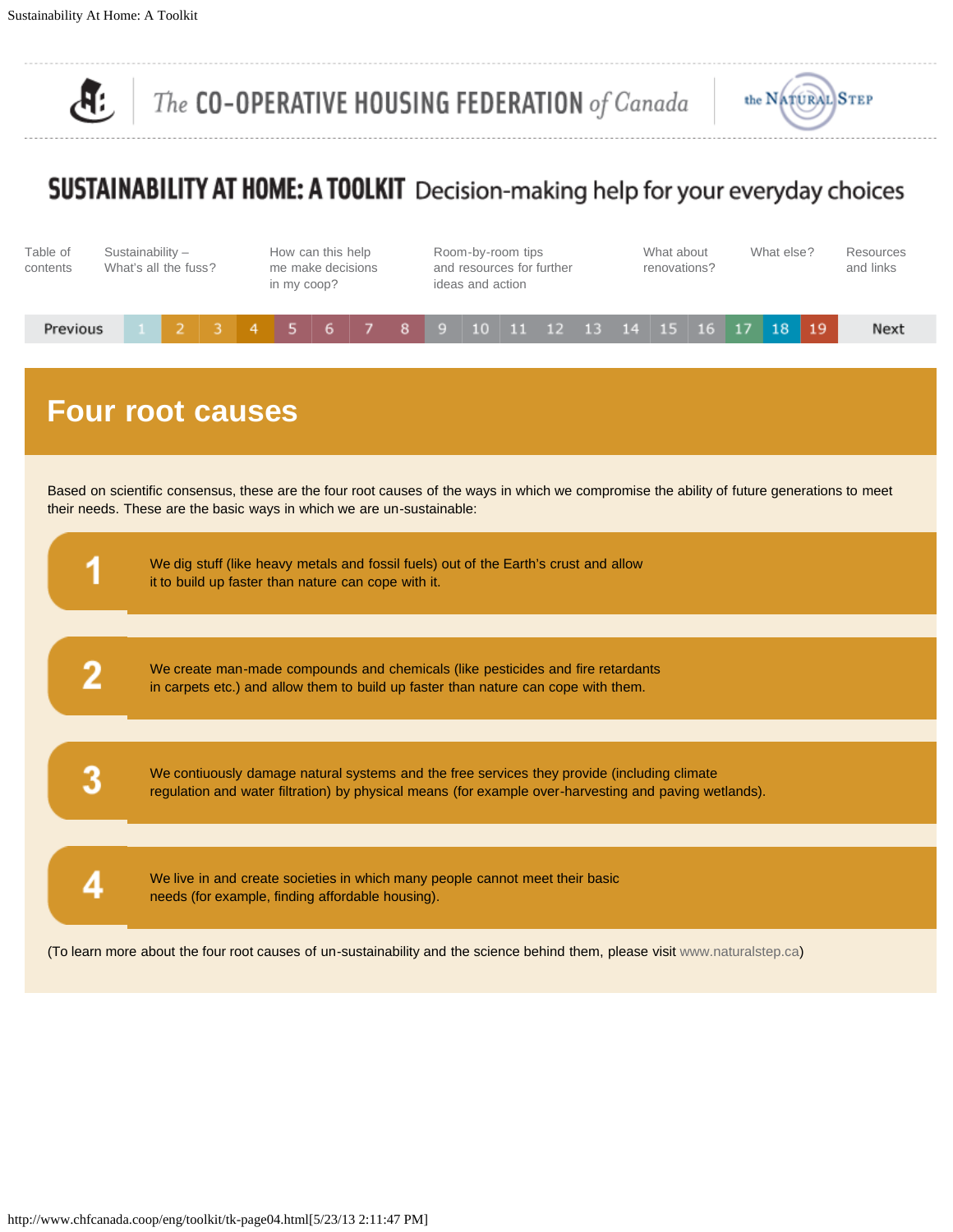<span id="page-6-0"></span>



## SUSTAINABILITY AT HOME: A TOOLKIT Decision-making help for your everyday choices



## **Everyday household decisions that make a difference**

Here are general areas of our household management in which we make decisions every day.



**Utilities** are a basic service, things like water, electricity and gas, or anything that fuels, heats or cools our home.

#### **Relationship to the four root**

**causes:** Production of our utilities, for

example coal-fired electricity, often contributes to the overload of materials that we dig out of the Earth's crust, and can lead to a progressive physical impact on natural systems. That means utility use can impact on two of the root causes of un-sustainability.

**Opportunity:** Make different choices about the kinds of utilities we use (for example, use renewable energy). If you can't change how your utilities are provided, you can decide to use less (for example, by using energy efficient appliances).

#### **Before you use your utilities ask yourself:**

#### **Can I reduce my use of this utility?**

When you reduce your use of water, gas or electricity, you reduce the impacts: from burning of fossil fuels, to the introduction of harmful compounds into natural systems and physical destruction of nature – that come from producing and delivering the energy. Just turning off the tap while you brush your teeth can help.

#### **Can I get the same utility service another way?**

Many services – particularly electricity – can be supplied from renewable resources. Some utility companies now offer power from renewable sources. Ask your local provider what they can do for you.

#### **Can I be more efficient in the way I use my utilities?**

There are lots of different options now to help you make better use of energy. From simple, cheaper technologies like low-flow showerheads or low-flush toilets, that help you reduce water usage, to bigger investments like re-insulating your co-op.

#### **Get more sustainablility ideas: Look for the 'check out' icon!**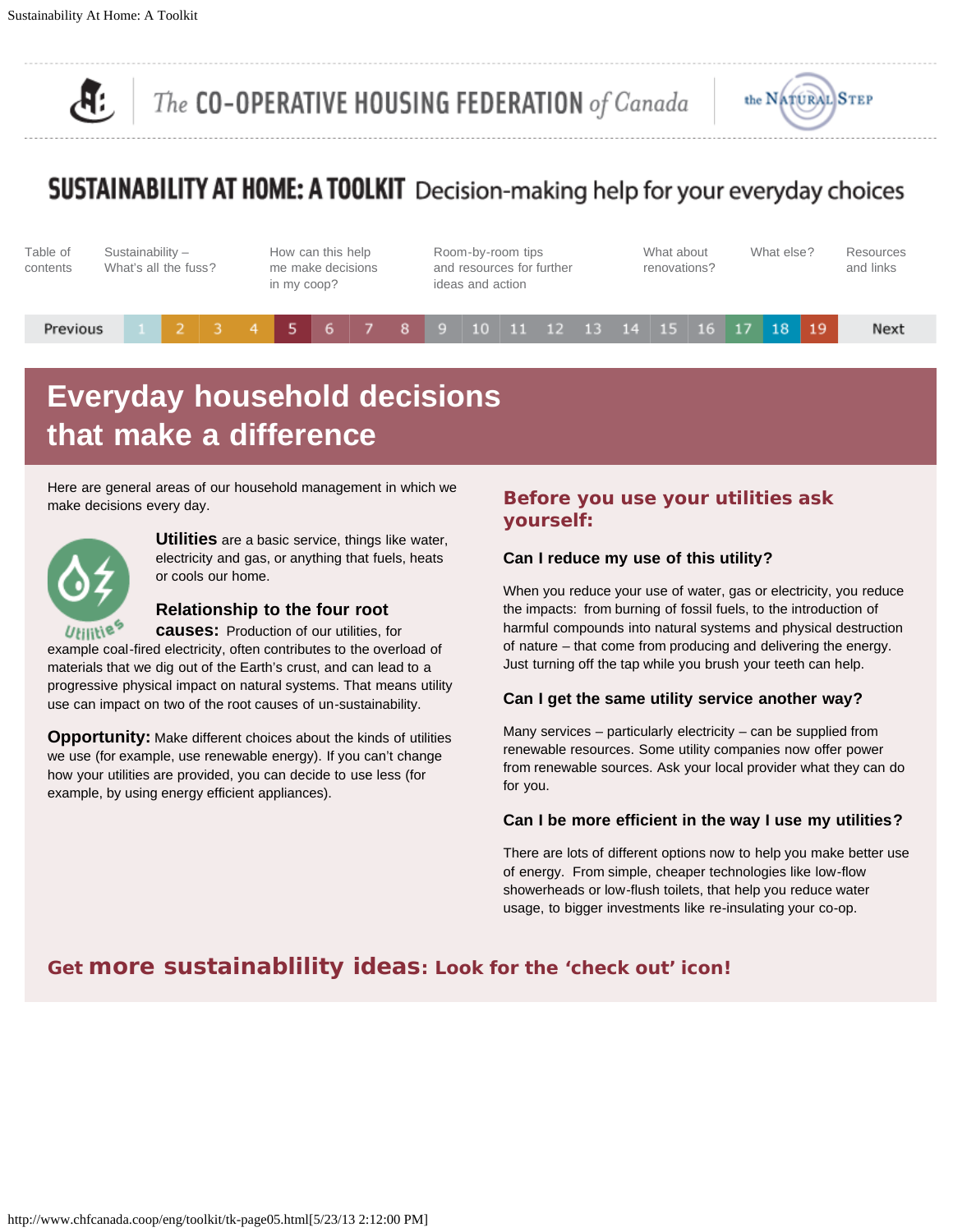

## **SUSTAINABILITY AT HOME: A TOOLKIT** Decision-making help for your everyday choices





**Mobility** includes all the ways that we move ourselves from place to place – driving, walking, cycling, taking the bus, train, plane or boat, or any other mode of transport.

#### **Relationship to the four root causes:**

Transportation often depends on the burning of fossil fuels. This relates to the overload of materials we dig from the Earth's crust. And, when we burn fossil fuels, things like sulphur dioxide and nitrous oxides are released. As these build up, they can harm natural systems and human health.

**Opportunity:** To reduce our dependence on the burning of fossil fuels, we can choose other modes of transport such as car sharing (join a car-share or car co-op as a group), car pooling, public transport, cycling, walking and more efficient personal vehicles like hybrid cars. You can also try to reduce the amount you travel too.

#### **Before you travel ask yourself:**

#### **Do I really need to go?**

Sounds obvious, but it's worth asking. Many of us are used to hopping in our car and going somewhere at the drop of a hat. Consider planning your journeys with an eye to efficiency, and make one trip instead of several. If you do have to go, ask yourself:

#### **Can I go somewhere local?**

Is there somewhere close by where you can purchase what you need, like a local grocery or hardware store? Maybe what you need is closer to home than you thought.

#### **Do I have to drive?**

If you have to go somewhere, can you find another way to get there that is not in your car? Is there a bus or train that goes where you want to? If you do have to drive, consider partnering up with other co-op members or friends and [carpool](http://www.carpool.ca/). More people per litre of fossil fuel burned means greater efficiency and fewer emissions. You could also invest in your own fitness and cycle or walk to those close-by places.

**Don't forget, in the following pages we walk room-by-room through your co-op and co-op unit and show the benefits you'll enjoy from making new decisions.**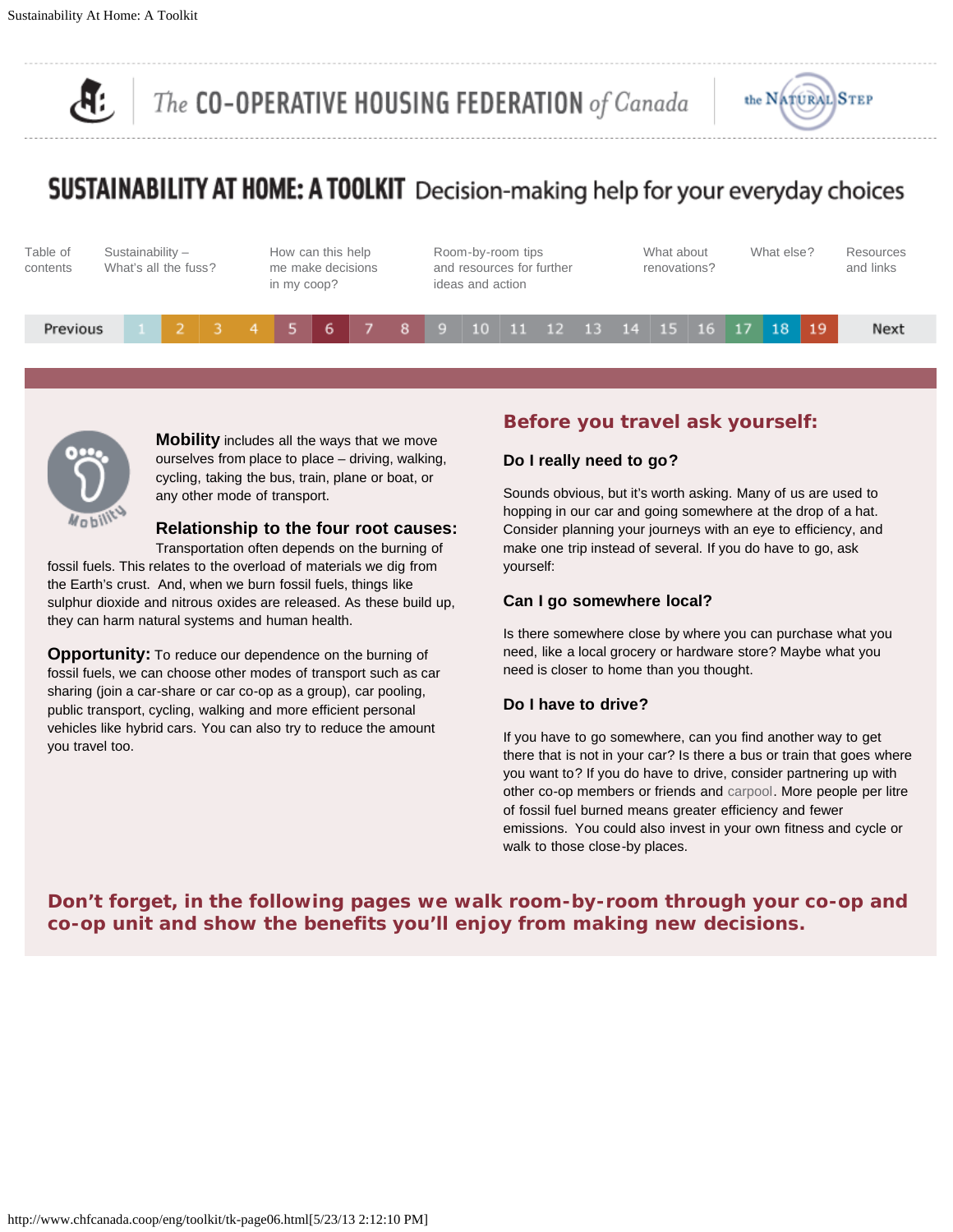

## **SUSTAINABILITY AT HOME: A TOOLKIT** Decision-making help for your everyday choices





**Shopping** is everything that we buy, including food, furniture, clothes, appliances and personal care products.

**Relationship to the four root causes:** Things we buy are often made from or contain

stuff from the Earth's crust and also human-

made compounds that are foreign to nature. Both of these can build up faster than nature can cope. Also, the ways in which our purchases are produced may use unsafe or unfair working conditions which can make it difficult for the workers to meet their needs.

**Opportunity:** Choose what we buy with a careful eye to what our purchases support. We can also be aware of what products may or may not build up in nature. Here are some [more](http://www.environmentalchoice.com/) [environmental choices.](http://www.environmentalchoice.com/)

#### **Before shopping ask yourself:**

#### **Do I really need this product?**

- Can you re-use something you already have?
- If you only need the product for a short time, can you borrow or rent it?
- If you have to buy it, can you share the cost and responsibility of owning with others?
- As a co-op member, you can partner up and choose to purchase items the whole co-op can use, things like: power tools and other items that can be shared.
- Members can also chip in to make bulk purchases of items like food and paper supplies. This saves money for members and cuts down on the fossil fuels needed to bring items from the store and reduces the amount of packaging added to the landfill.

#### **How was this item produced?**

If you don't know the answer, ask. If your vendor doesn't know, ask them to find out. This will help you understand where your dollars are going and what you are supporting. **Consider also:**

#### **How does this product affect my health?**

Huge numbers of products on the market today contain chemicals that are either known to be harmful to human health or which have never been tested for human safety. Get to know about the risky ingredients of your purchases. You might be surprised how many there are. Consider too that children can be more vulnerable than adults to exposure to harmful chemicals.

#### **What will I do with this when I no longer need it?**

Before you buy, consider what the ultimate fate of your product will be. Are you buying something that can be recycled? If you are making a large purchase like an appliance, will the manufacturer take it back when you are done with it to recycle and/or reuse parts, or will it just go to the landfill?

#### **Answering these questions can help guide members shopping for the co-op and themselves to make more sustainable decisions.**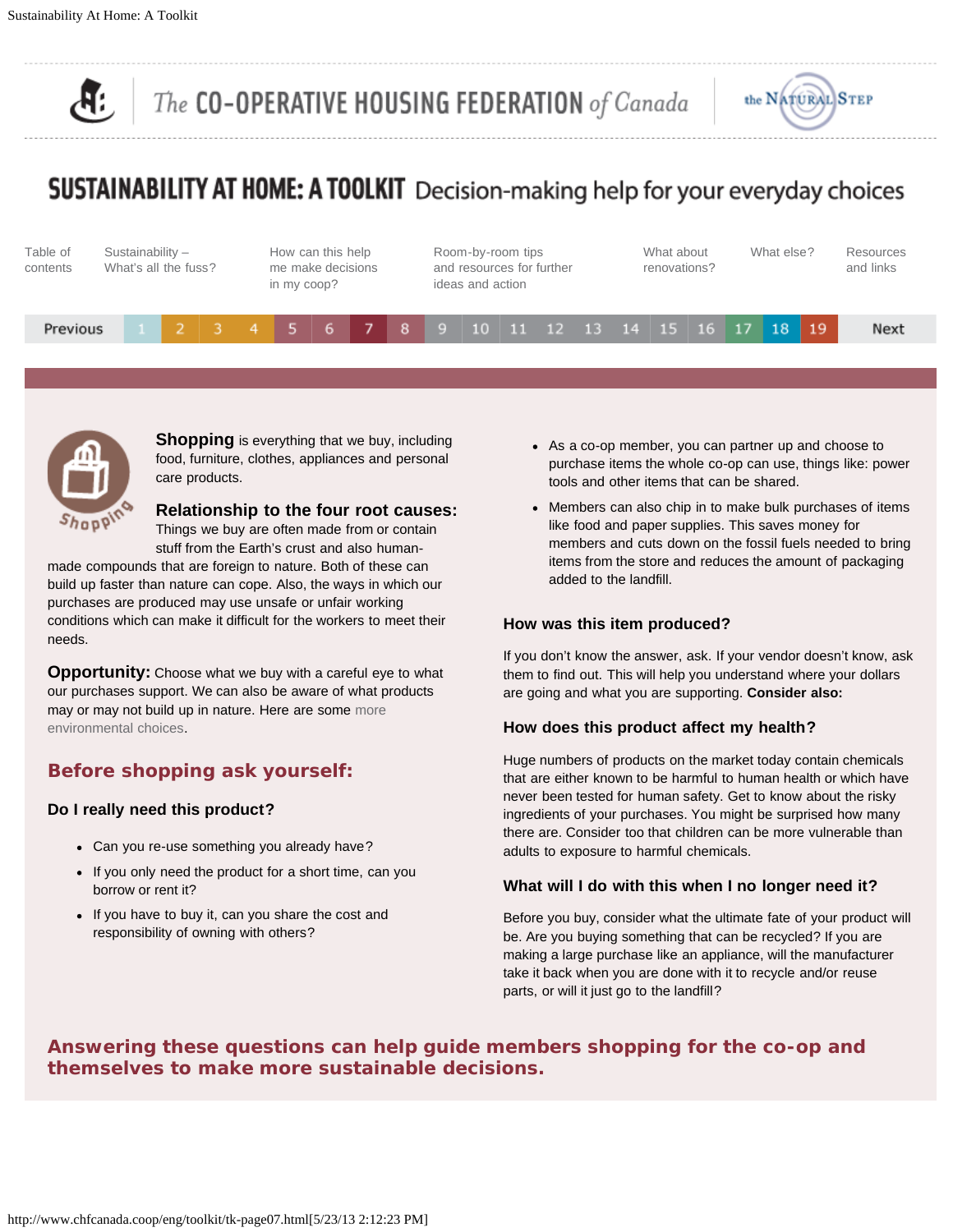

## SUSTAINABILITY AT HOME: A TOOLKIT Decision-making help for your everyday choices





**Waste** is everything we throw away. Waste can come from things that we buy (shopping), inefficiencies in how we use energy (utilities) and emissions produced from transporting ourselves (mobility).

#### **Relationship to the four root causes:**

When we put things into the landfill, we add to an ongoing demand for more land to handle our waste (landfills). This contributes to a root cause of un-sustainability, because natural systems may be damaged by new landfills. It can also mean that our waste can possibly leach harmful chemicals and compounds into the land, air and water.

**Opportunity:** To be careful about the amount and type of waste we create. We can also be careful with the waste we do produce by reusing, recycling and even reducing our overall consumption.

#### **Before throwing something away ask yourself:**

#### **Can I reuse this?**

Save time and money by reusing a product , or, fixing it, to stop something from heading to the landfill?

#### **If I can't use this, can someone else?**

One person's trash is another's treasure. Consider having a co-op exchange of clothing or other household items. Or hold a community garage sale, take things to your local thrift store or advertise to sell or giveaway things your co-op cannot use. Check out [Freecycle](http://www.freecycle.org/groups/canada/) in your area.

#### **Can I recycle this?**

It is amazing how many things can be recycled; even electronics and tires. Instead of putting something in the landfill, you may well be able to recycle all or part of your waste, creating value as your garbage becomes something new.

#### **Even if I've already produced it, can I still reduce my waste?**

Do you have a compost bin? You can process many food scraps, cardboard and even some fabrics in your co-op compost or patio worm composter. This diverts waste from the landfill, reduces greenhouse gas emissions associated with decomposing waste and creates free fertilizer for your flowers and vegetables. [Find out](http://www.compost.org/backyard.html) how to compost.

#### **What happens when you use these questions and change your co-op's household decisions? Let's take a walk through your co-op and see…**

#### **Check out the [Composting Council of Canada](http://www.chfcanada.coop/eng/eng/toolkit/www.compost.org/backyard.html) for more information and directions on how to get started.**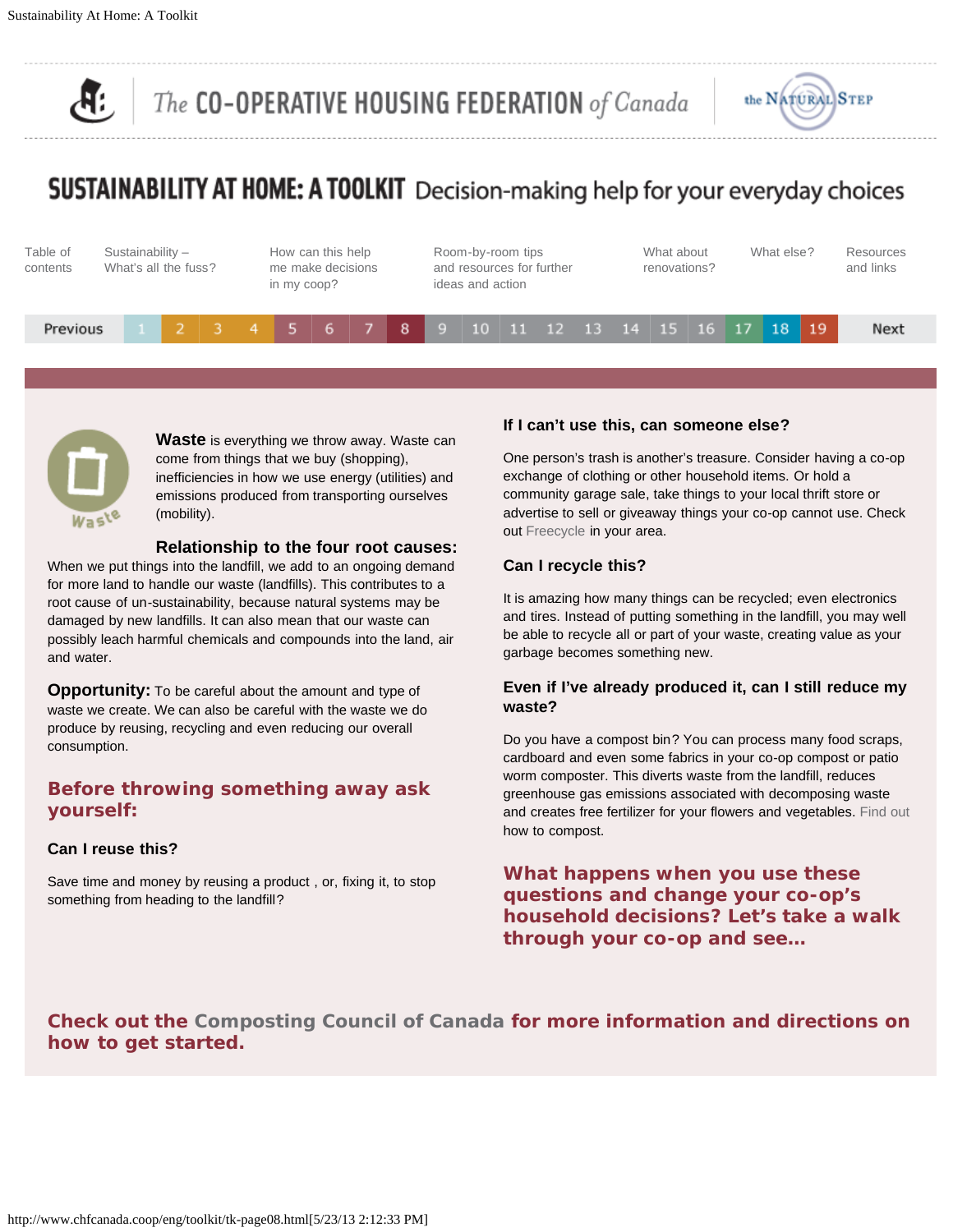<span id="page-10-0"></span>Æ.

The CO-OPERATIVE HOUSING FEDERATION of Canada



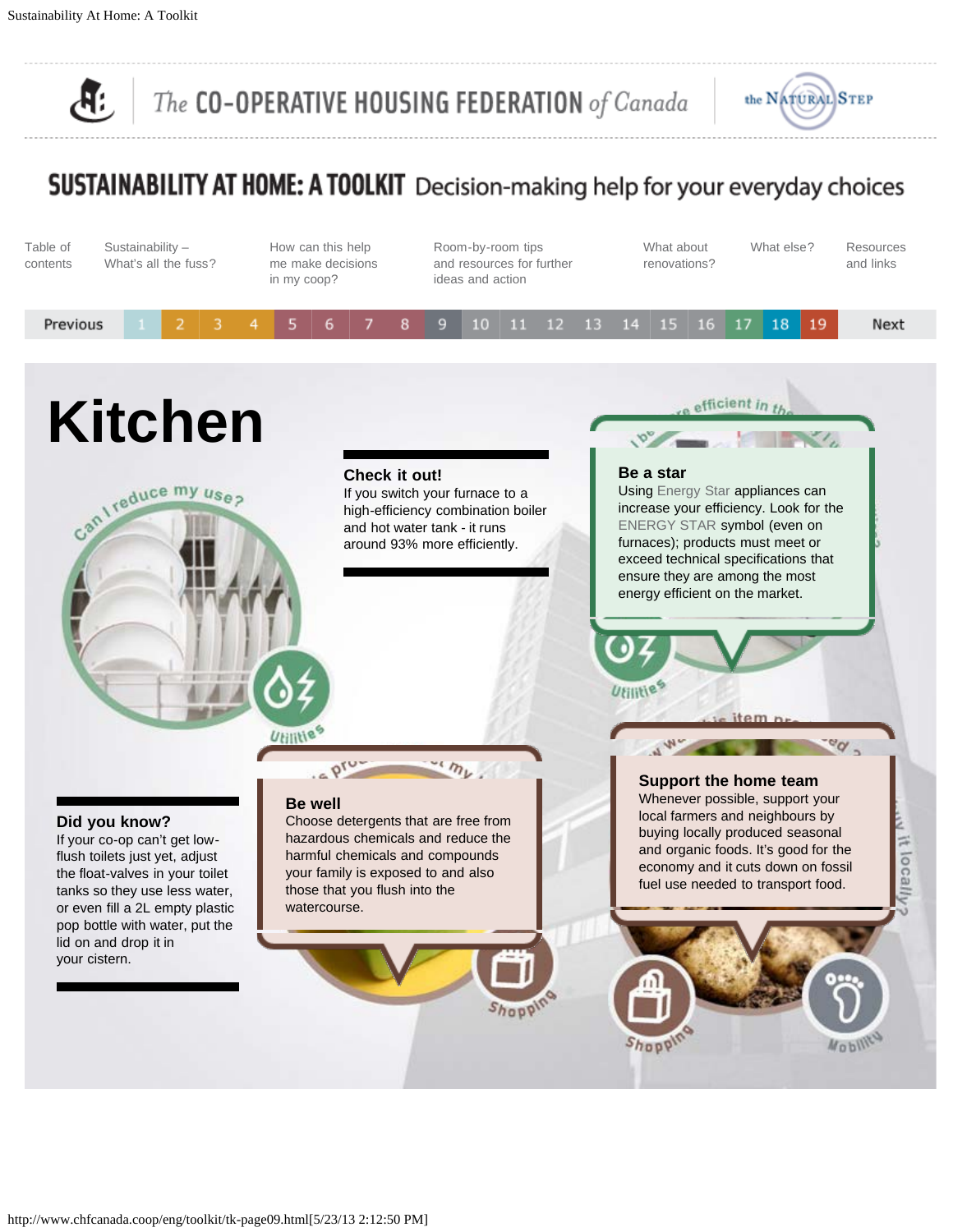<span id="page-11-0"></span>Æ

The CO-OPERATIVE HOUSING FEDERATION of Canada



## SUSTAINABILITY AT HOME: A TOOLKIT Decision-making help for your everyday choices

| Table of<br>contents | Sustainability-<br>What's all the fuss? |  | How can this help<br>me make decisions<br>in my coop? |  |  | Room-by-room tips<br>and resources for further<br>ideas and action |  |                                       | What about<br>renovations? |  | What else? | <b>Resources</b><br>and links |
|----------------------|-----------------------------------------|--|-------------------------------------------------------|--|--|--------------------------------------------------------------------|--|---------------------------------------|----------------------------|--|------------|-------------------------------|
| Previous             |                                         |  |                                                       |  |  |                                                                    |  | 6 7 8 9 10 11 12 13 14 15 16 17 18 19 |                            |  |            | Next                          |

## **Bathroom**

Can I reduce my uses

#### **Check out!**

If you switch your furnace to a high-efficiency combination boiler and hot water tank - and it runs around 93% more efficiently (need to check stats)

**Stem the flow** [A five-minute shower uses about half](#page-11-0)

 $e^{iT}$ 

the amount of water a bath does, saving money and reducing the pressure on natural systems.

#### **Did you know?**

I[f your co-op can't get low](#page-11-0)flush toilets just yet, adjust the float-valves in your toilet tanks so they use less water, or even fill a 2L empty plastic pop bottle with water, put the lid on and drop it in your cistern.

#### to dispose of

#### **Keep it clean**

Don't flush expired medications down the toilet or throw them in the garbage – they will end up in [streams, rivers, the ocean or landfills.](#page-11-0) Take expired medications to your pharmacy where they can be disposed of safely.

Wast

#### **Get healthier**

VEITTLE

Many personal care products can be [hazardous to your health. Make sure](#page-11-0) you know what's in them and use care products that are safe for you and your family. You'll also reduce the amount of chemicals you flush into natural systems. Check out: [www.cosmeticdatabase.com](http://www.cosmeticdatabase.com/)

is prounded by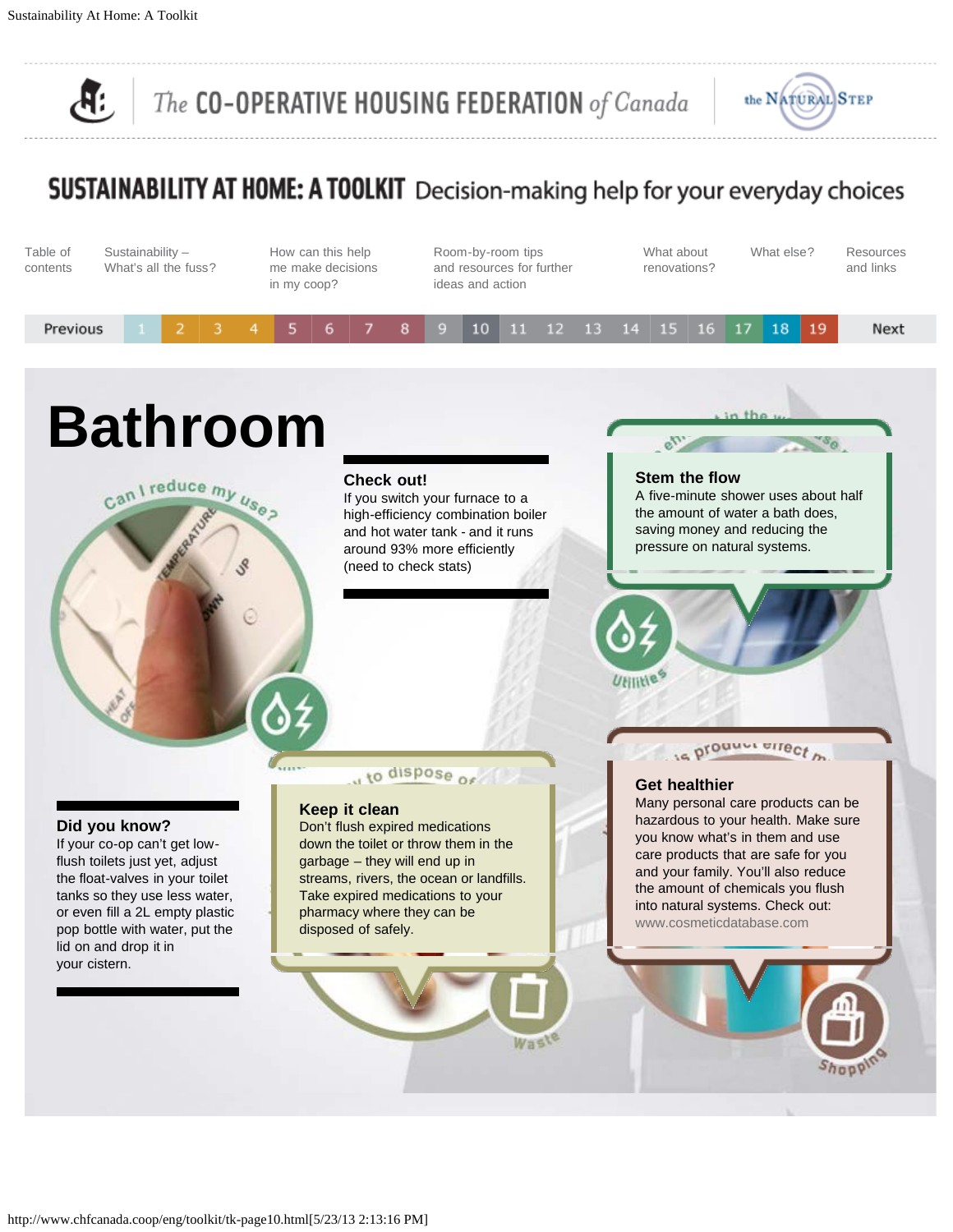<span id="page-12-0"></span>௹

The CO-OPERATIVE HOUSING FEDERATION of Canada



| Table of<br>contents |  | Sustainability-<br>What's all the fuss? |  | How can this help<br>me make decisions<br>in my coop? |  |  | ideas and action | Room-by-room tips<br>and resources for further |  | What about<br>renovations? |  | What else? | Resources<br>and links |
|----------------------|--|-----------------------------------------|--|-------------------------------------------------------|--|--|------------------|------------------------------------------------|--|----------------------------|--|------------|------------------------|
| Previous             |  |                                         |  | 2 3 4 5 6 7 8 9 10 11 12 13 14 1 <u>5 16</u> 17 18 19 |  |  |                  |                                                |  |                            |  |            | Next                   |
|                      |  |                                         |  |                                                       |  |  |                  |                                                |  |                            |  |            |                        |

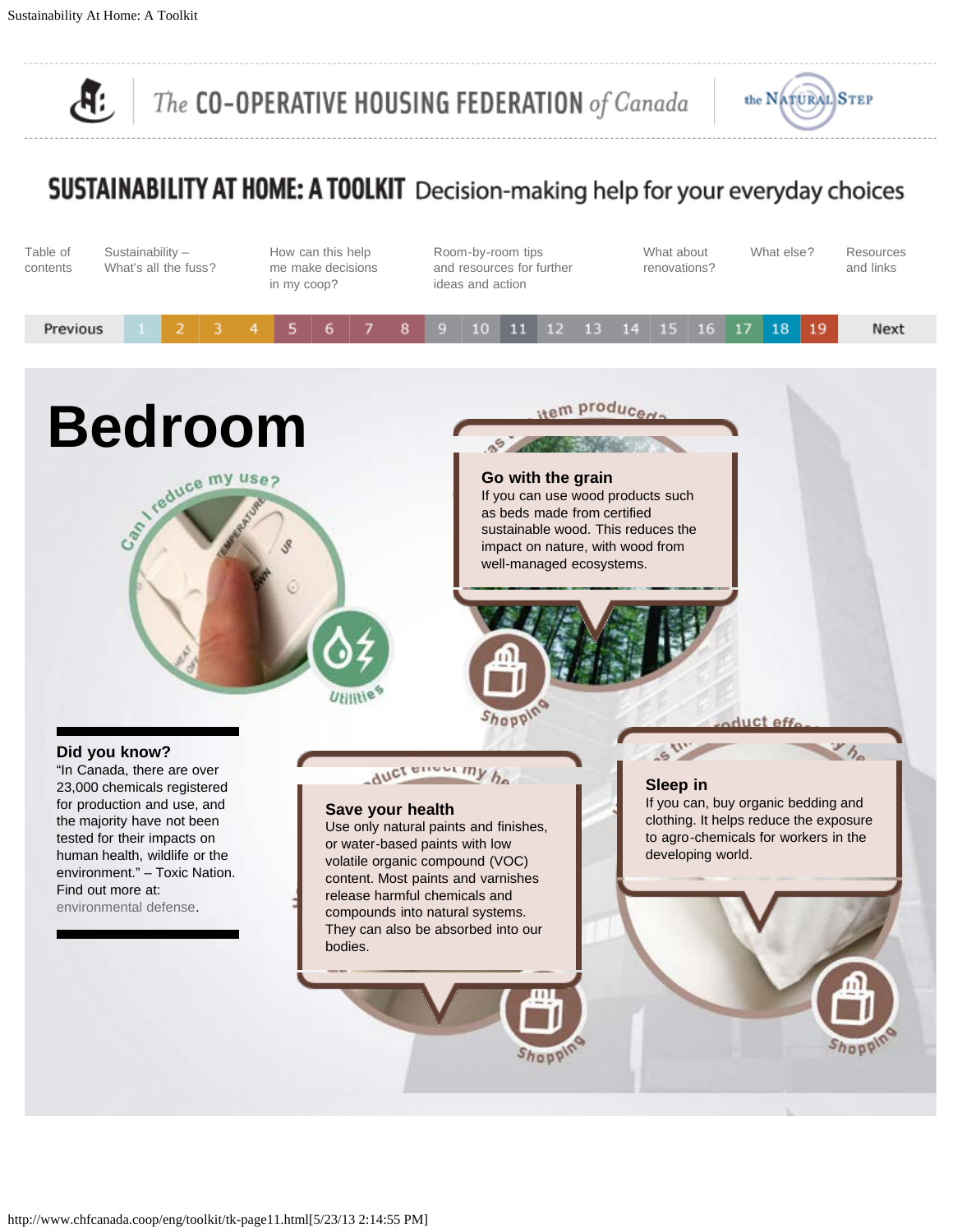<span id="page-13-0"></span>Æ

The CO-OPERATIVE HOUSING FEDERATION of Canada



## SUSTAINABILITY AT HOME: A TOOLKIT Decision-making help for your everyday choices

| Table of<br>contents | Sustainability $-$<br>What's all the fuss? |  | How can this help<br>me make decisions<br>in my coop? |  |  | Room-by-room tips<br>and resources for further<br>ideas and action |  |                                       |  |  | What about<br>renovations? |  | What else? | Resources<br>and links |      |
|----------------------|--------------------------------------------|--|-------------------------------------------------------|--|--|--------------------------------------------------------------------|--|---------------------------------------|--|--|----------------------------|--|------------|------------------------|------|
| Previous             |                                            |  |                                                       |  |  |                                                                    |  | 6 7 8 9 10 11 12 13 14 15 16 17 18 19 |  |  |                            |  |            |                        | Next |

# **Common rooms**<br>
Can I reduce  $m_{\nu}$  Check it out!<br>
In both your household<br>
areas and your co-op c



In both your household living areas and your co-op common rooms, you can make cooperative choices that help make a sustainable difference. Find more ways to [go green.](http://planetgreen.discovery.com/go-green)

 $\mathcal{L}_{\mathcal{P}}$ **Sit pretty**

this product:

Consider buying second-hand [furniture. If you do buy new furniture,](#page-13-0) look for pieces that are made from natural materials or recycled content.

#### **Did you know?**

Screen savers do not save [energy. In fact, they consume](#page-13-0) almost as much energy as a computer in use (most power consumption comes from the monitor). Turning off your computer monitor saves much more money and energy.

#### **Give it away now**

Electronics contain dangerous [materials such as lead and mercury.](#page-13-0) Recycle your old televisions, computer monitors, etc., and keep hazardous compounds and chemicals out of the water and landfill. Try [Freecycle](http://www.freecycle.org/groups/canada/) for electronic recycling info.

#### **Magic carpets**

Before you buy a new rug, find out where it was made. Ask your furniture vendor under what conditions your carpets were [produced, and consider buying floor](#page-13-0)coverings from vendors that can prove safe and equitable working conditions for their workers.

oroguer progues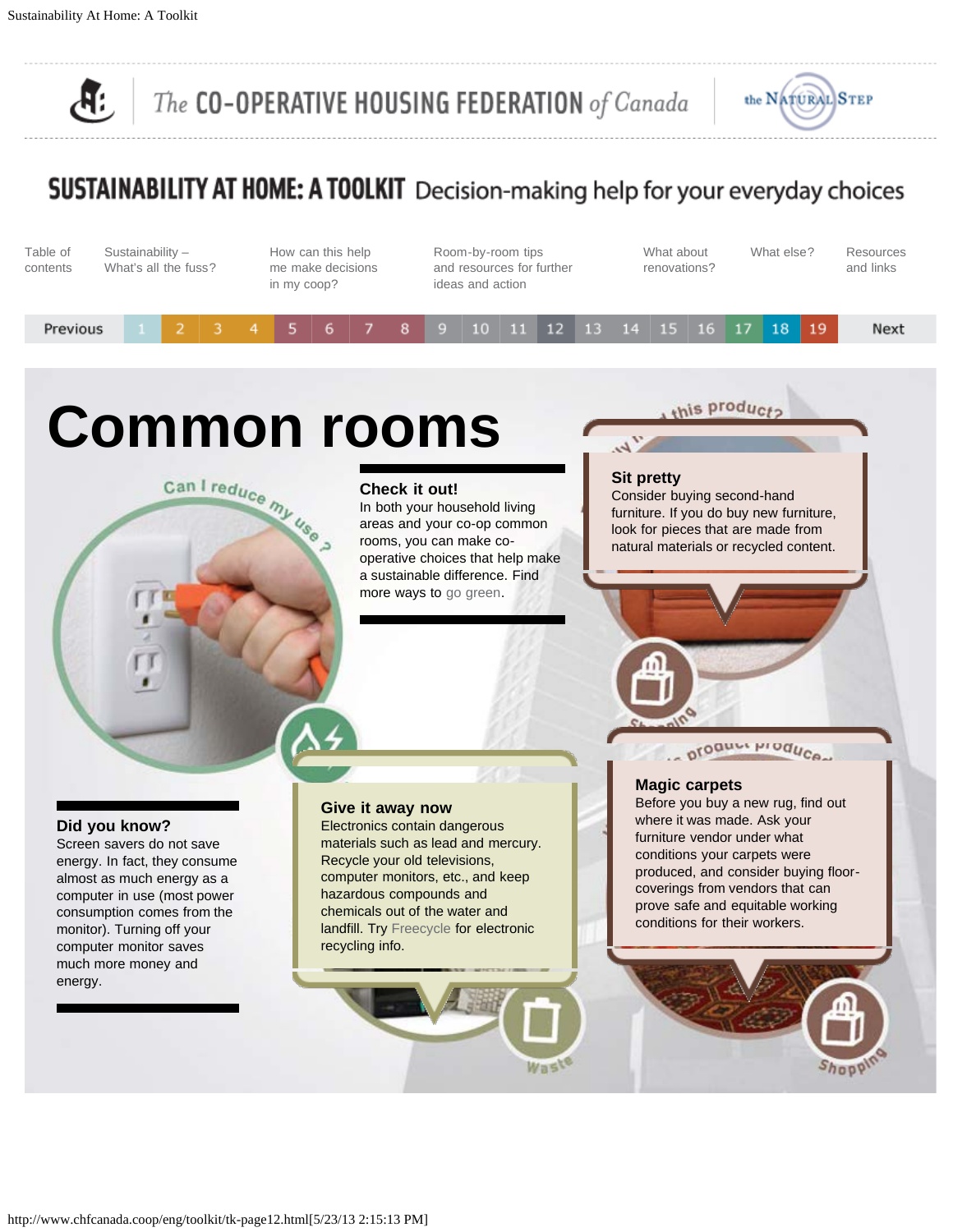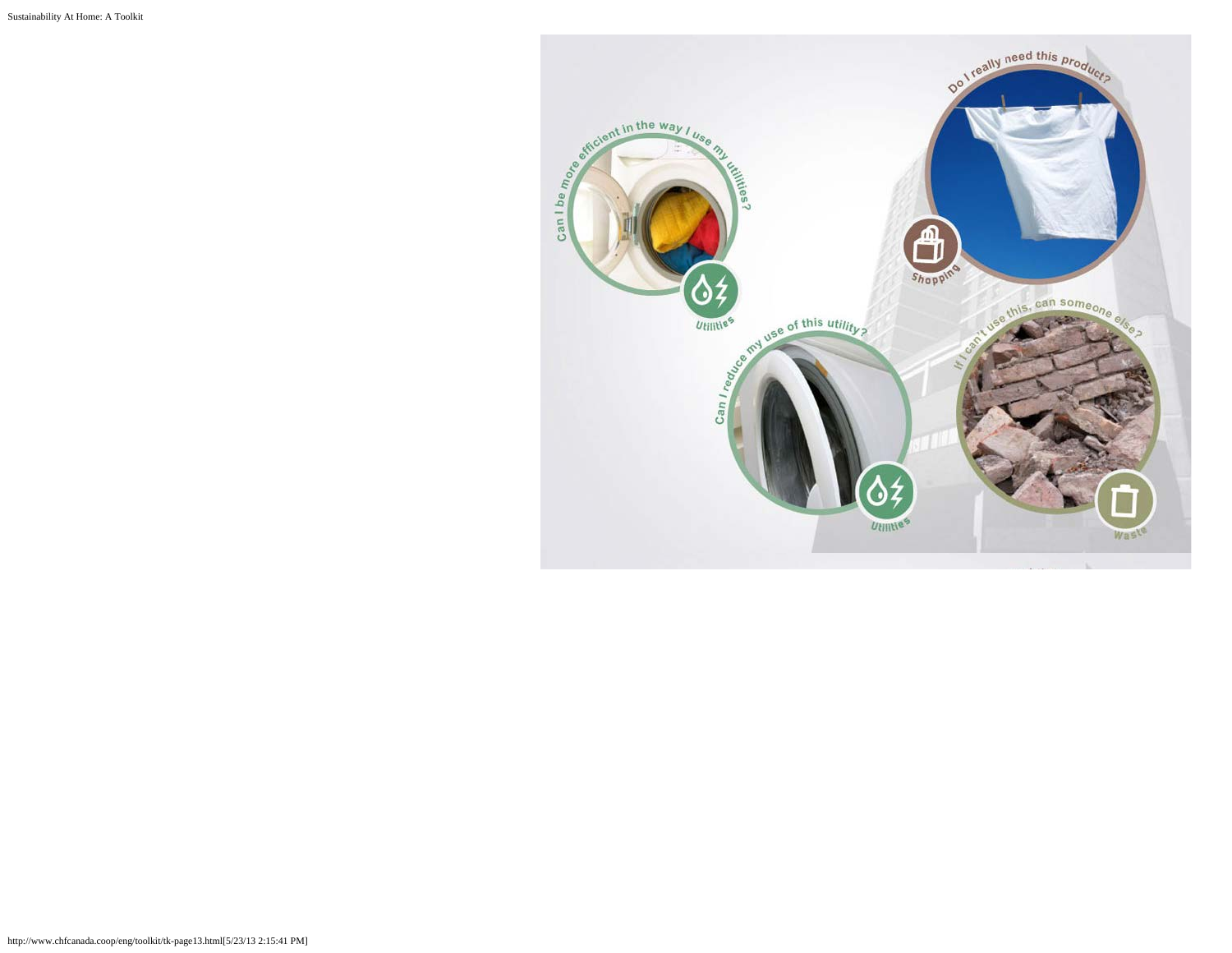<span id="page-15-0"></span> $\mathbf{F}$ 

The CO-OPERATIVE HOUSING FEDERATION of Canada



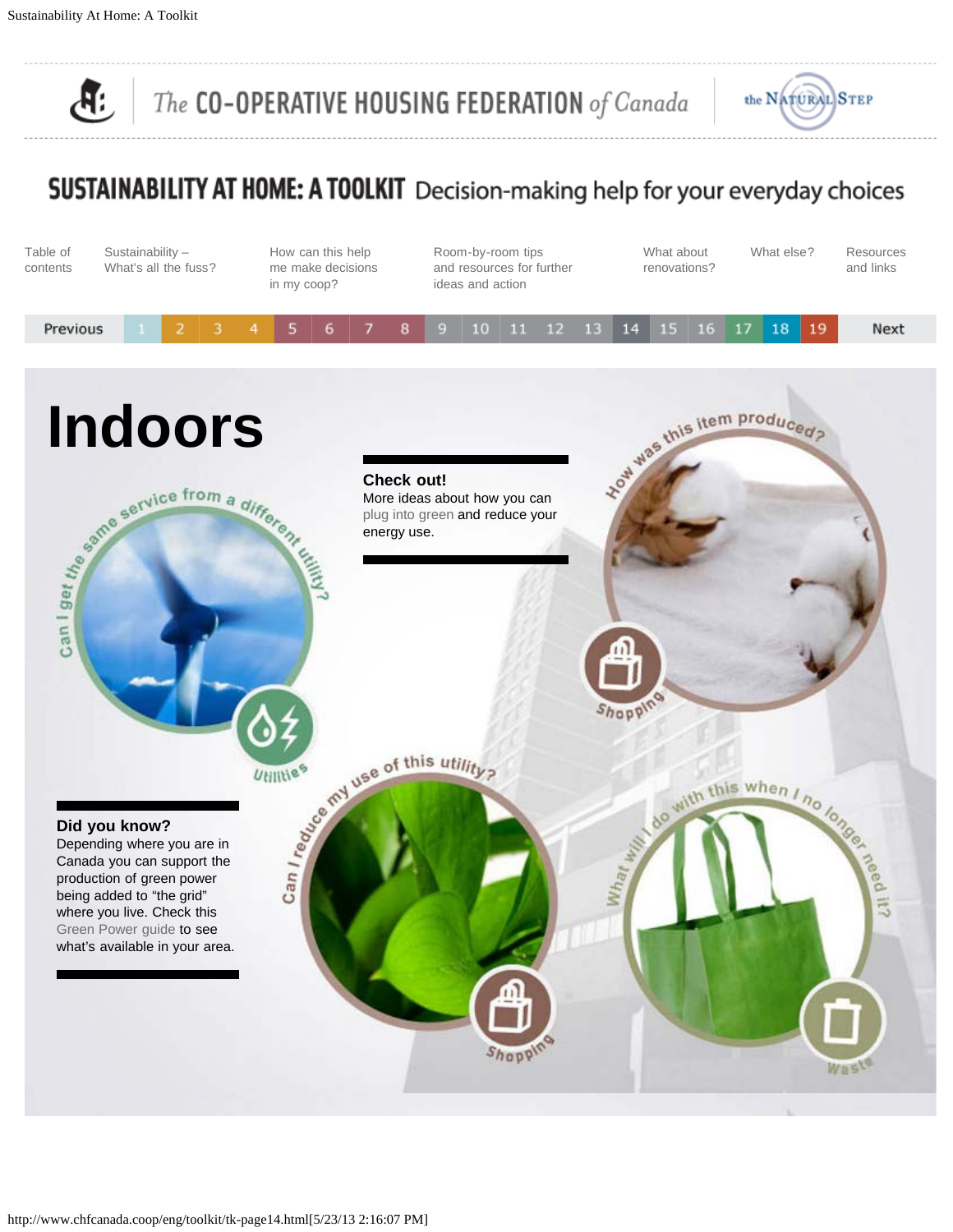$\mathbf{F}$ 

The CO-OPERATIVE HOUSING FEDERATION of Canada



| Table of<br>contents | Sustainability -<br>What's all the fuss? | How can this help<br>me make decisions<br>in my coop? | Room-by-room tips<br>and resources for further<br>ideas and action | What about<br>renovations? | What else?     | Resources<br>and links |
|----------------------|------------------------------------------|-------------------------------------------------------|--------------------------------------------------------------------|----------------------------|----------------|------------------------|
| Previous             | з<br>2                                   | 6<br>8                                                | 10<br>11<br>12<br>13<br>9                                          | 15<br>16<br>14             | 17<br>18<br>19 | Next                   |
|                      |                                          | <b>Parking garage</b>                                 |                                                                    |                            |                |                        |
|                      |                                          | Do I have to drive?                                   |                                                                    |                            |                |                        |
|                      |                                          |                                                       |                                                                    |                            |                |                        |
|                      |                                          |                                                       |                                                                    | Driving in circles         |                |                        |
|                      |                                          |                                                       |                                                                    |                            |                |                        |
|                      |                                          | Wobility                                              |                                                                    | carpool                    |                |                        |
|                      |                                          |                                                       |                                                                    |                            | 0              |                        |
|                      |                                          |                                                       |                                                                    |                            | Woblit         |                        |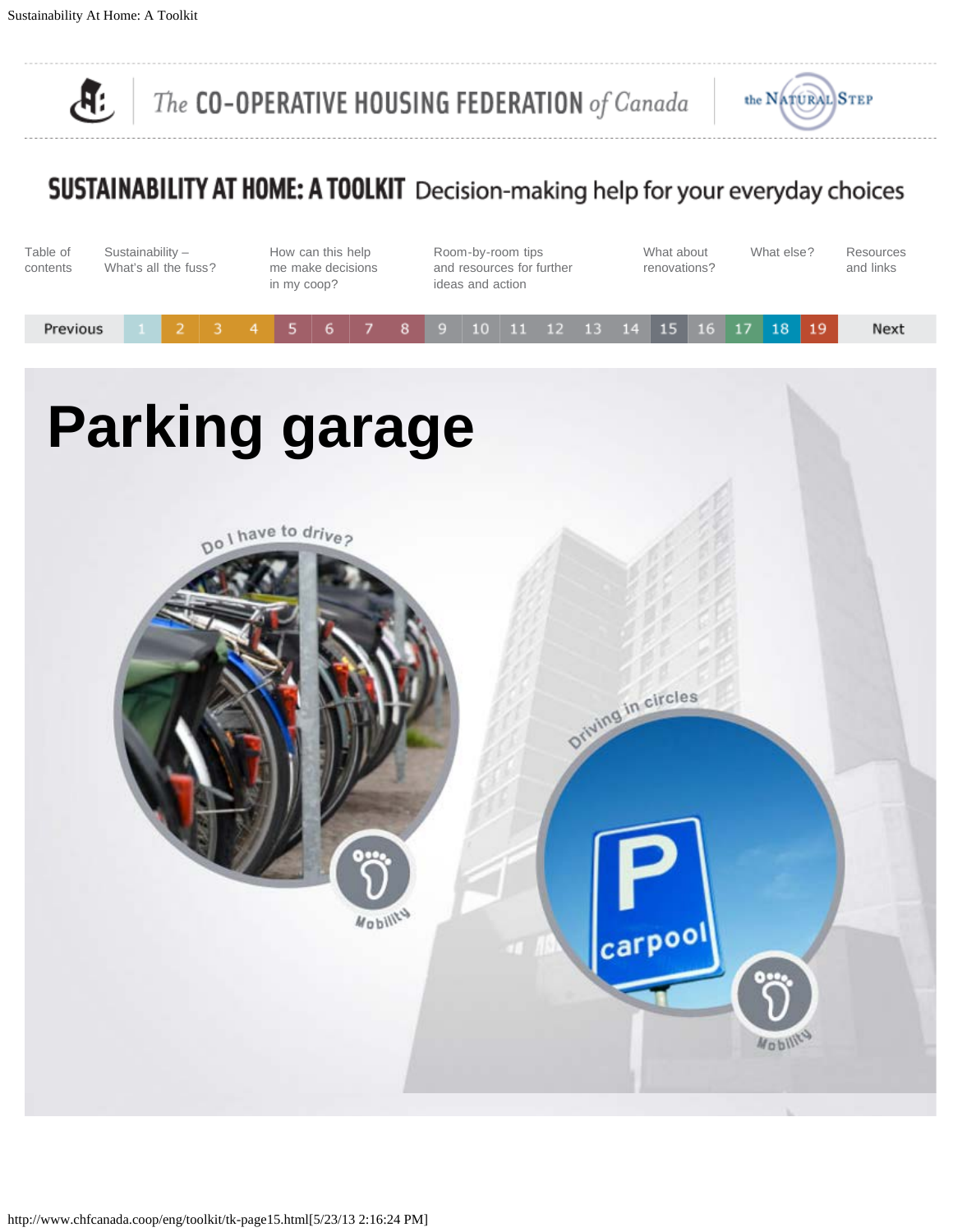

## <span id="page-17-0"></span>SUSTAINABILITY AT HOME: A TOOLKIT Decision-making help for your everyday choices



## **Resources**

#### **Find out more about the root causes of un-sustainability and the science behind them at [The Natural Step](http://www.naturalstep.ca/) Canada.**

#### **Energy efficiency and utility use:**

- [Canadian EcoENERGY grants](http://www.oee.nrcan.gc.ca/corporate/incentives.cfm?#STAR)
- [Energy efficient upgrade suggestions, the Canada Mortgage and Housing Corporation](http://www.cmhc.ca/en/co/renoho/)
- [ENERGY STAR products](http://www.oee.nrcan.gc.ca/energystar)
- [Light House Sustainable Building Centre](http://www.sustainablebuildingcentre.com/energy/welcome)

#### **Healthy homes:**

- [Information on chemicals commonly found in your home](http://www.environmentaldefence.ca/toxicnation/pledge/index.php)
- [Information on personal care products and their potential to harm human health](http://www.cosmeticdatabase.com/)
- [Tips and ideas for becoming generally more sustainable around the home](http://www.treehugger.com/gogreen.php)
- [Canada Mortgage and Housing Corporation](http://www.cmhc.ca/) (type 'healthy homes' in the search box)

#### **Building materials and recycling:**

• [Online materials exchange](http://www.freecycle.org/groups/canada/)

#### **Gardens and landscaping:**

- [Composting Council of Canada](http://www.compost.org/backyard.html)
- [Native plants directory](http://www.evergreen.ca/nativeplants)

#### **Ask a question:**

- [The Light House Sustainable Building Centre](http://www.sustainablebuildingcentre.com/resources/just_ask)
- [Grist.org](http://www.grist.org/wakeup/green-living.html)

#### **Other:**

• [ECO labelled products](http://www.ecologo.org/en/)